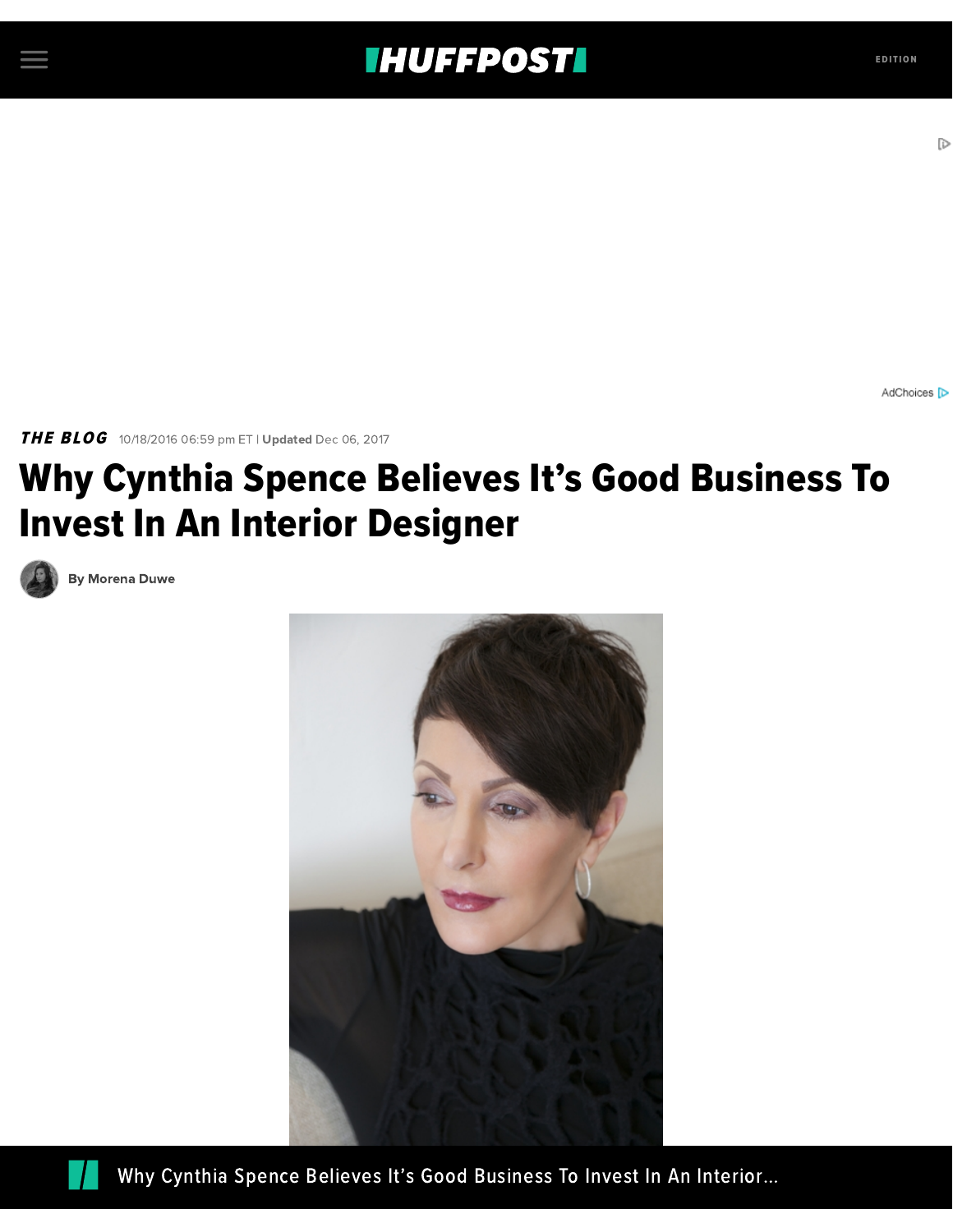As the tech world continues to expand beyond the Silicon Valley, creative minds such as Cynthia Spence have found a place within this vast market. Spence works specifically with the high-tech industry, turning homes and work spaces into places of tranquility. "Layering is a careful balance as you need layers to create warmth and interest in a space but too much can become visual noise," she explains in our interview. "I think life is noisy enough." Her particular style and design intuition is what attracts her clients which often leads to a chain reaction of referrals. So far, the majority of her clientele has been built by word of mouth.

Being born and raised in the South Bay in Northern California, Spence has seen the birth and explosion of the hightech industry first-hand. She came to the world of interior design indirectly by working in marketing with the tech and entertainment industry. Through marketing, design has always been a part of her work, but it wasn't until she decided to take a hiatus from the corporate world and help a few of her friends with their home design projects that she realized she could create a career for herself.

Spence felt an innate familiarity to the tech world having grown up right in its backyard so it was only natural to combine it with her newfound passion for interior design. With no formal training in interior design and a strong background in business, Spence was able to establish a successful design firm. "I have worked in the industry, am very comfortable with it and forever in awe of its next imagining coming to realization," Spence says about the tech industry. "I think a good design sense is much like the ability to draw: you can learn theory but at the end of the day, you either have it or you don't."

Working with high-tech clientele poses unique differences compared to most private design projects. "Many of my clients are not as familiar with the world of design so they are often unaware of the vast resources and options available to them working with the trade," Spence says. "Their first visit to the design center is illuminating!" She begins with texture and rich neutrals as her foundation before introducing patterns and accent colors. This creates the perfect canvas on which she can build a customized design based upon the client's lifestyle and personality. "I endeavor to design a space that functions beautifully for them and captures their individual essence," she explains. "Starting fresh each time in what truly inspires me."